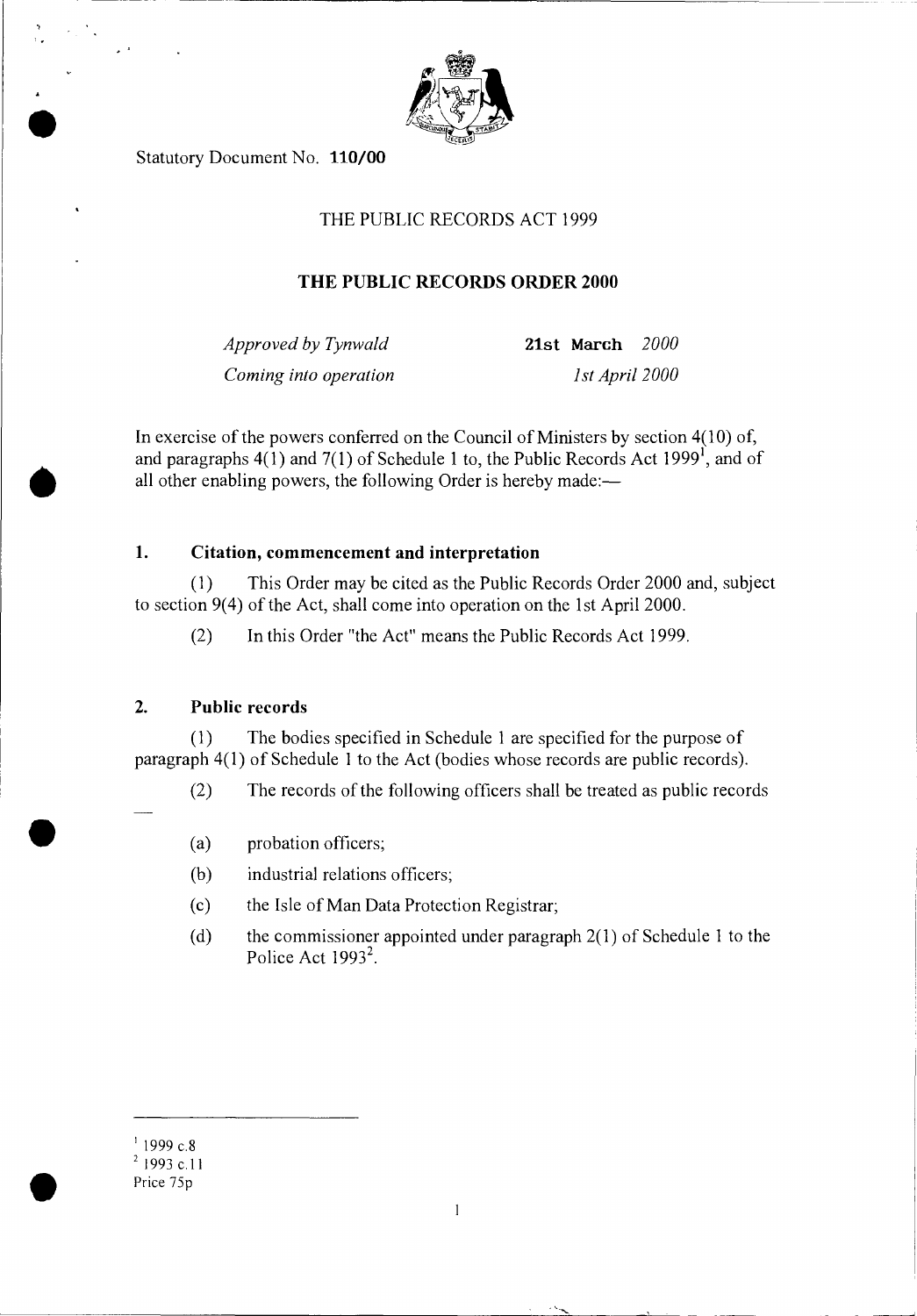# **3.** Access to public records

(1) The prescribed period for the purposes of section 4 of the Act, with respect to public records which the appropriate person certifies —

- (a) contain information of a kind specified in column 1 of Schedule 2 and
- (b) fall within a class specified in relation to that information in column 2 of that Schedule,

shall be the period specified in relation to that class in column 3 of that Schedule.

(2) In this article "the appropriate person" has the meaning given by section  $4(10)$  of the Act.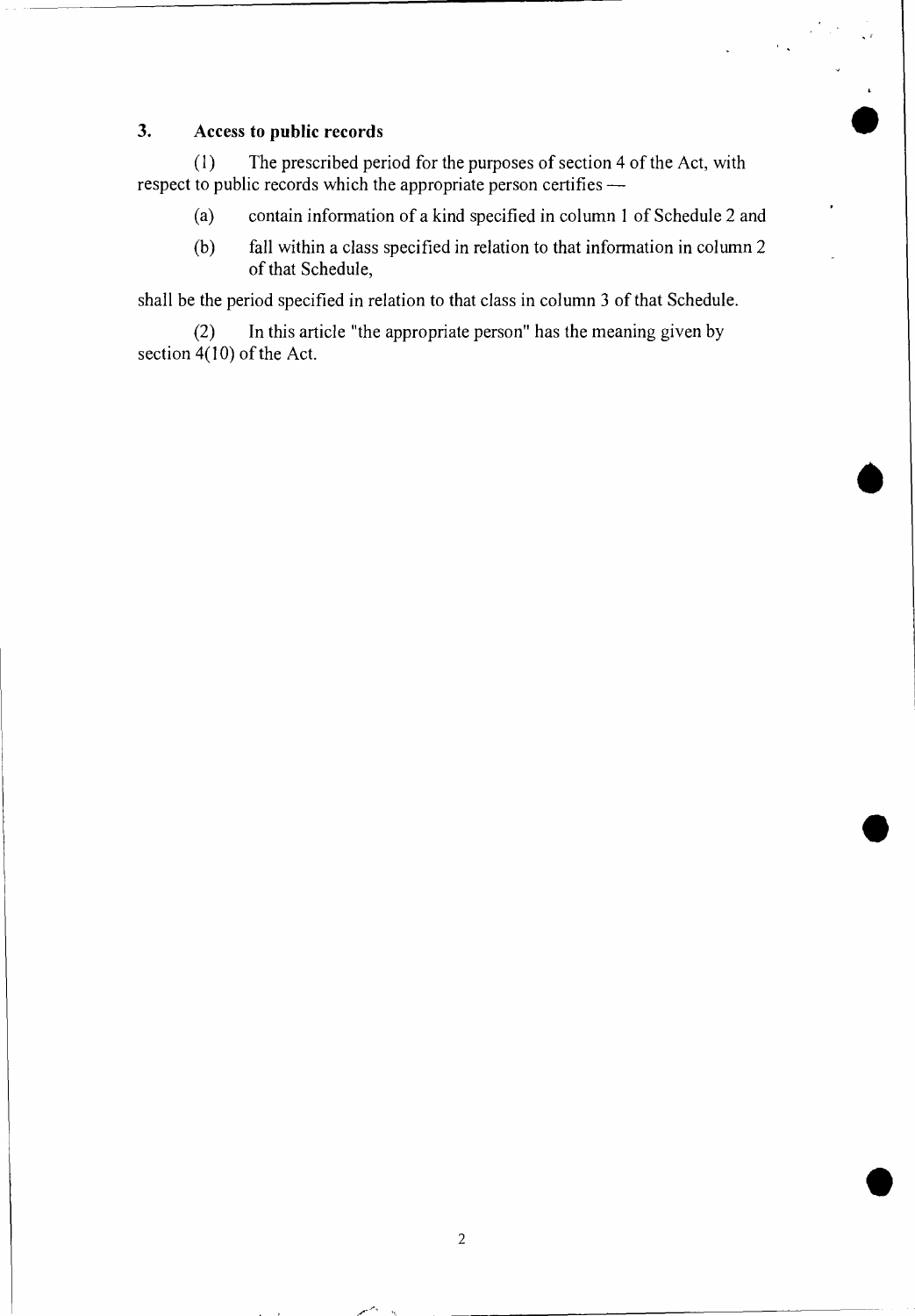Article 2(1).

 $\mathbb{R}^{\mathbb{Z}}$ 

#### SCHEDULE I

#### ADDITIONAL BODIES WHOSE RECORDS ARE PUBLIC RECORDS

#### *Health and social services*

Any council, committee or other body established under the National Health Service (Isle of Man) Acts 1948 to 1979 or under regulations under those Acts.

Any governing body or trustees of a voluntary hospital (within the meaning of the National Health Service (Isle of Man) Act  $1948^3$ ).

The Manx Health Insurance Society.

The Chronically Sick and Disabled Persons Committee.

The Mental Health Commission.

#### *Transport*

The Road Traffic Commissioners.

Isle of Man Transport Limited.

The Isle of Man Railway Company.

#### *Education*

The Isle of Man Board of Education and any committee of that Board.

The committee established under section 58 (religious instruction) of the Isle of Man Education Act 1949<sup>4</sup>.

Any body of managers or governors of a primary or secondary school established under section 45, 46 or 47 of that Act.

#### *Legal services*

The Legal Aid Committee.

The Advocates Fees Committee.

#### *Law and order*

The consultative body established under section 18 of the Police Act 1993.

The Isle of Man Gaming Control Commissioners.

The Isle of Man Licensing Board.

Any district licensing board for a licensing district.

The Parole Committee.

The Probation Liaison Committee.

Any case committee established for a petty sessions district.

*Miscellaneous* 

The Advisory Council for Planning and the Environment.

The Isle of Man Rent and Rating Appeal Commissioners.

The Trustees of the Manx Radio Trust.

Radio Manx Limited.

 $3$  XVII p.365

 $4$  XVII p.516

ا<br>ا

•

•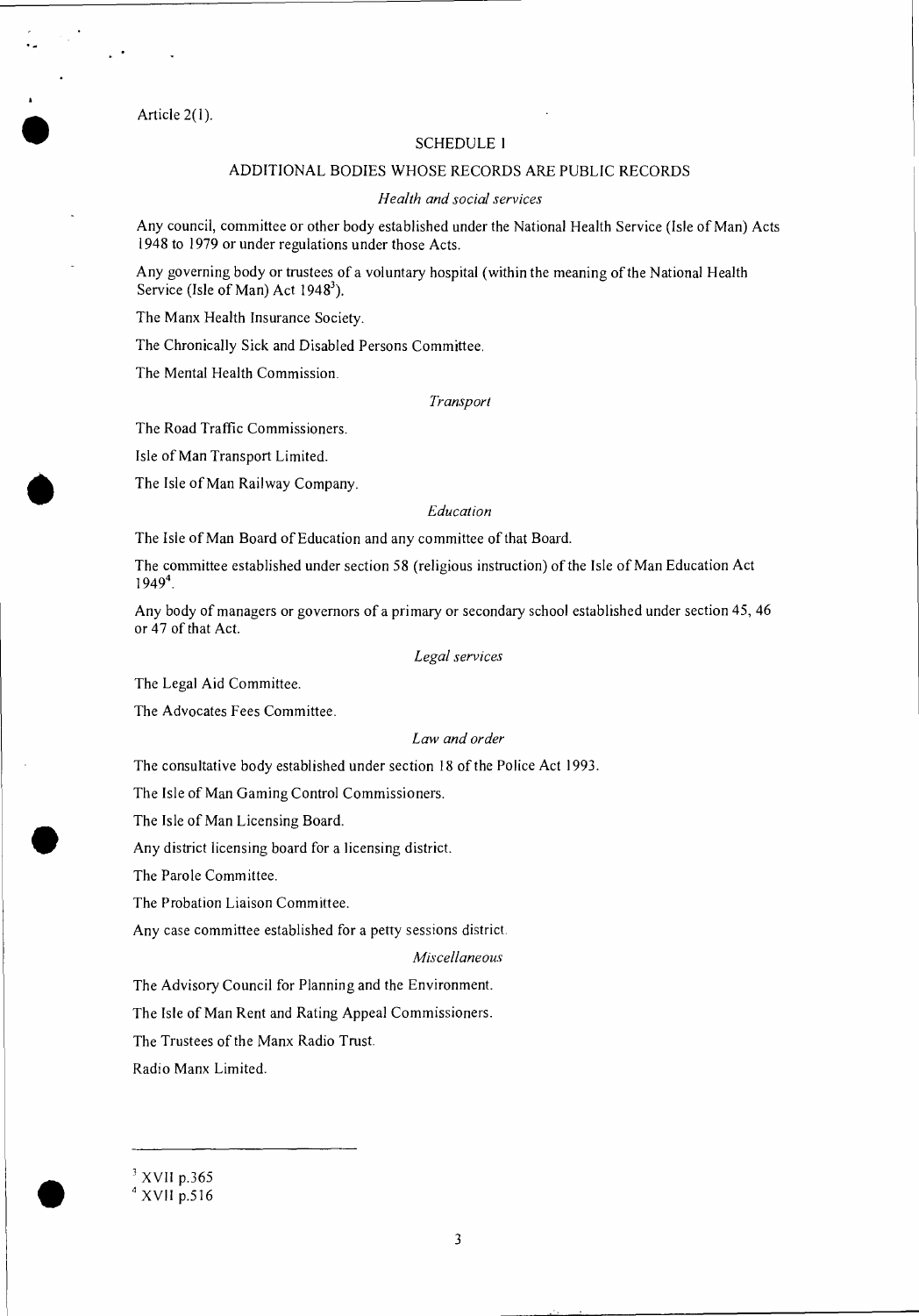# Article 3.<br>SCHEDULE 2 SCHEDULE 2

# SPECIAL CLOSURE PERIODS FOR CERTAIN RECORDS

| Kind of information                                                                                                                                                                                                                                                                                          | Class of records                                                                                                                                                            | Period                                                                     |
|--------------------------------------------------------------------------------------------------------------------------------------------------------------------------------------------------------------------------------------------------------------------------------------------------------------|-----------------------------------------------------------------------------------------------------------------------------------------------------------------------------|----------------------------------------------------------------------------|
| A. Information the disclosure of<br>which would not be in the public<br>interest in that it would harm defence,<br>international relations (including<br>relations with the United Kingdom),<br>national security (including the<br>maintenance of law and order) or the<br>economic interests of the Island | All records                                                                                                                                                                 | 40 years                                                                   |
| B. Information supplied in<br>confidence the disclosure of which<br>would constitute a breach of good<br>faith                                                                                                                                                                                               | 1. Records relating to tax of any kind                                                                                                                                      | 75 years                                                                   |
|                                                                                                                                                                                                                                                                                                              | 2. Records containing personal<br>information subject to a statutory<br>restriction on disclosure during the<br>lifetime of an individual                                   | 75 years, or (where<br>appropriate) until<br>death where known<br>if later |
|                                                                                                                                                                                                                                                                                                              | 3. Records of any census taken under<br>the Census Act 1929                                                                                                                 | 100 years                                                                  |
|                                                                                                                                                                                                                                                                                                              | 4. All records not falling within 1., 2.<br>or 3. above                                                                                                                     | 40 years, or (where<br>appropriate) until<br>death where known<br>if later |
| C. Information about individuals the<br>disclosure of which would cause<br>either:                                                                                                                                                                                                                           | 1. Records containing information<br>from which it is likely that an<br>individual could be identified as a rape<br>victim<br>2. All records not falling within 1.<br>above | 100 years<br>75 years                                                      |
| (i) substantial distress, or                                                                                                                                                                                                                                                                                 |                                                                                                                                                                             |                                                                            |
| (ii) danger from another person,                                                                                                                                                                                                                                                                             |                                                                                                                                                                             |                                                                            |
| to persons affected by disclosure or<br>their descendants                                                                                                                                                                                                                                                    |                                                                                                                                                                             |                                                                            |

# MADE  $Z \sim P$   $M \sim R2eH$  2000

•

•

 $\boldsymbol{\lambda}$ 

*-r-y*  Chief Secretary